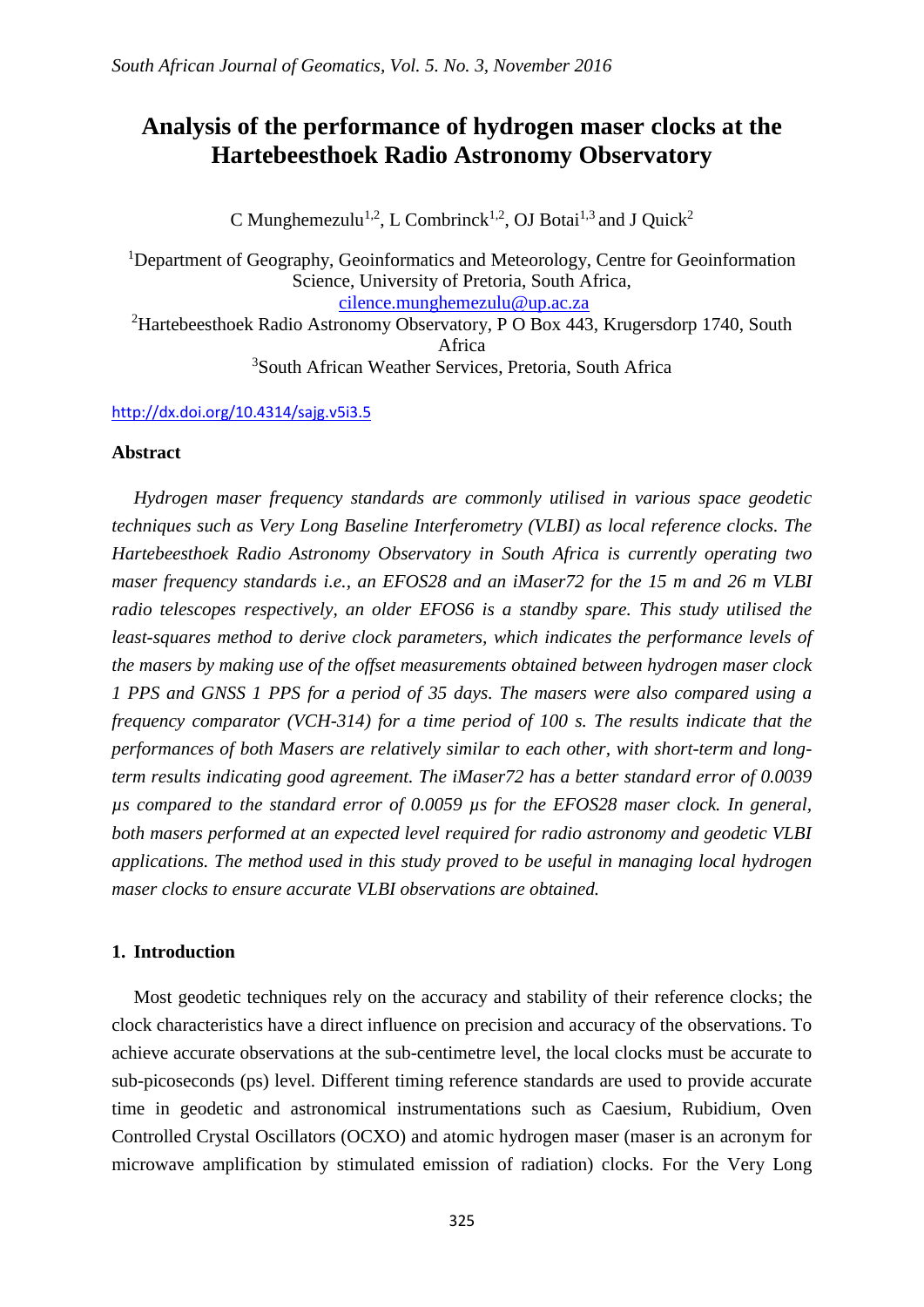Baseline Interferometry (VLBI) applications, hydrogen maser clocks are recommended as frequency standards (Levine and Vessot 1970; Schuh and Böhm 2012). Other clocks are mainly used in Satellite Laser Ranging (SLR) or Lunar Laser Ranging (LLR) applications. For example, the MOBLAS-6 SLR station at the Hartebeesthoek Radio Astronomy Observatory (HartRAO) utilises a Rubidium-disciplined crystal oscillator for local reference time (Combrinck, 2009). It is well known that clocks drift over time due to thermal instabilities, noise in the electrical circuits, etc. Hence, they need to be adjusted after some time to compensate for drifts and ageing characteristics to allow proper alignment to the Coordinated Universal Time (UTC) to within a few microseconds (Allan, 1987; Lewandowski *et al*., 1999).

Atomic fountain clocks with high accuracy and stability have been developed to improve the measurement of time with uncertainties of a few parts in  $10^{-16}$  (Wynands and Weyers 2005). The National Institute of Standards and Technology (NIST) is currently operating two Ceasium Fountain Clocks (NIST-F1 and NIST-F2) to define time with supreme accuracy (Donley *et al.,* 2004). Optical frequency standards using a spin-1/2 system has been reported to yield better accuracy than the microwave based frequency standards (Lemke *et al.,* 2009). Ely *et al.,* (2014) and Seubert and Ely (2015) have reported on a small mercury-ion atomic clock with Allan deviation of less than  $10^{-14}$  per day for use in deep space applications through the Deep Space Atomic Clock (DSAC) programme of NASA. However, these clocks have not yet been employed in VLBI applications but are bound to be used in the future when these clocks become affordable.

Friedrich Robert Helmert (1843-1917) defined geodesy as the science of measurements and mapping of the Earth's surface. This definition has evolved over time due to technological advancements and is now defined as the science of determining the geometry, gravity field and rotation of the Earth and the evolution of these three pillars over time (Plag *et al.,* 2009). Combrinck (2014), proposed a fourth pillar of geodesy i.e., spacetime curvature. The General Theory of Relativity (GRT) describes the spacetime curvature and its effects on all measurements made by space geodetic techniques (Ciufolini, 1990; Combrinck, 2013). Hence, it is important to consider spacetime curvature as one of the pillars of modern geodesy due to its influence on geodetic observations. For instance, clocks in orbit around the Earth run faster than on Earth due to the weaker gravity field, this effect has to be compensated for. Space geodesy makes use of Global Navigation Satellite Systems (GNSS), SLR, VLBI, and Doppler Orbitography and Radiopositioning Integrated by Satellite (DORIS) techniques to study the Earth system; all these techniques have very stringent clock requirements.

The VLBI technique, in particular, is important for studying positions and structural variability of astronomical radio sources (e.g., quasars) by utilising a network of radio telescopes. Even though this technique was originally developed by astronomers for radio astronomy research, it is also applied in geodesy (in an inverse sense) to study geodynamics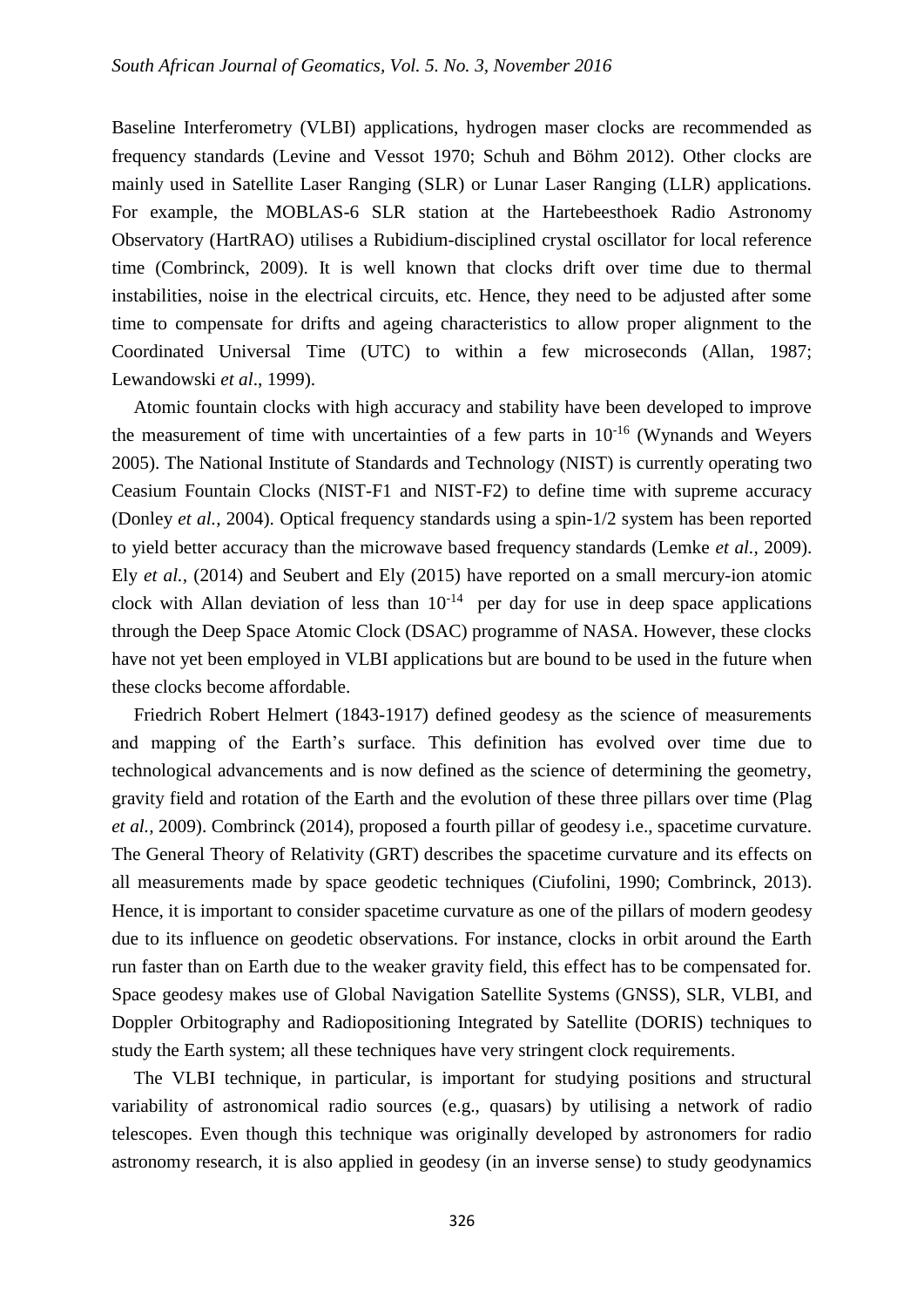by determining baselines and their rates between different stations (Ronnang, 1989). The technique also defines and maintains the International Celestial Reference Frame (ICRF). The Earth Orientation Parameters (EOP) are also determined with high accuracy and they include polar motion, precession-nutation and Length of Day (LOD). The technique also contributes towards the International Terrestrial Reference Frame (ITRF) by providing positions of the VLBI antennas and the reference frame scale component (Schuh and Böhm 2012). These data products are important for a number of applications such as establishment and maintenance of reference frames and determination of orbit parameters for spacecraft and satellites.

HartRAO operates two VLBI radio telescopes [\(Figure](#page-2-0) 1). The telescopes function within the framework of the International VLBI Service for Astrometry and Geodesy (IVS) and participate in various international programmes. They use hydrogen maser clocks as their local reference timing systems. We evaluate and compare the performance of the two hydrogen maser clocks by using the least-squares approach to determine their clock parameters.

<span id="page-2-0"></span>

Figure 1. The VLBI radio telescopes located at HartRAO, South Africa. The 26 m antenna is located in the forefront and the 15 m antenna can be seen in the background.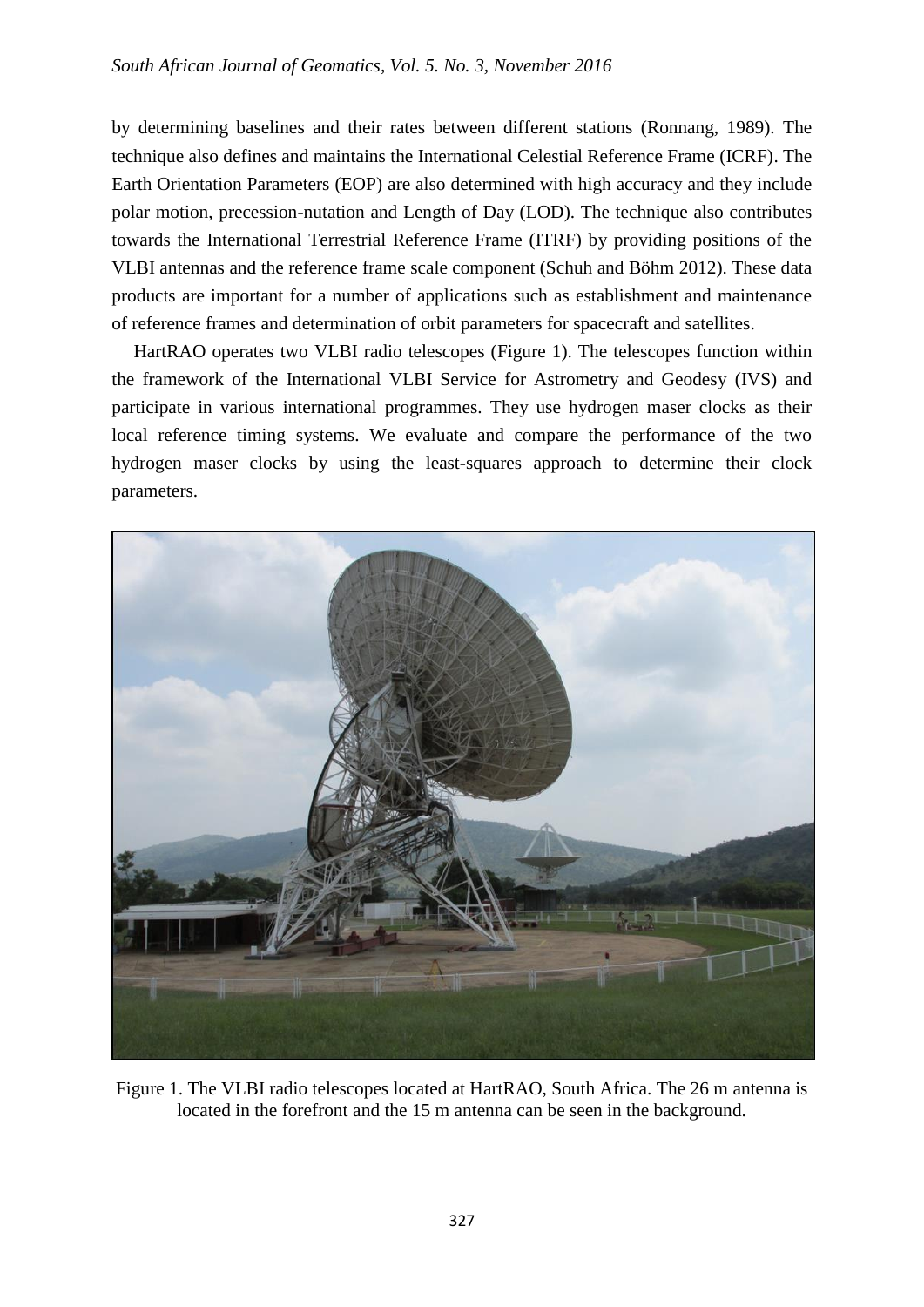# **2. Hydrogen MASER clocks at HartRAO**

The iMaser72, EFOS28 and EFOS6 hydrogen maser clocks used at HartRAO for VLBI applications can be seen in [Figure](#page-3-0) 2. They are stored in a temperature controlled room, which is maintained at  $25.7 \pm 0.5^{\circ}$ C. Each maser rests on an independent pillar of the floor foundation, the pillars are also designed with thermal insulators so that they do not influence the temperature stability of the maser enclosure and that of the room. The EFOS28 maser replaced the EFOS6, which was in service for 18 years prior to installation of the EFOS28 maser by the Observatoire Cantonal de Neuchatel in 2003. The EFOS28 has an Allan deviation of  $1.5 \times 10^{-13}$  at 1 s and thermal stability of  $1.9 \times 10^{-15}$  / $\degree$ C as specified by the manufacturer. The iMaser72 was installed in 2013. Its manufacturer specifications are 1.26×10<sup>-13</sup> at 1 s Allan deviation and it has a thermal stability of  $3.5 \times 10^{-15}$  /°C.



<span id="page-3-0"></span>Figure 2. The EFOS28, iMaser72 and EFOS6 hydrogen Maser clocks of HartRAO. The iMaser72 and EFOS28 are utilised as frequency standards for the 26 m and 15 m VLBI telescopes respectively; the EFOS6 Maser is for backup purposes.

Hydrogen Maser clocks are based on the resonance frequency of the hydrogen atom (1420405751.68 Hz). Usually, hydrogen is supplied by heating a solid state metallic compound  $(LaN_i,H)_x$ , which releases the gas. The molecular hydrogen is purified and stored in the discharge bulb. The beam of hydrogen atoms are passed through a multiple magnetic pole state selector (4, 6 or 8 poles can be used).

Depending on the energy state of the hydrogen atoms, those with upper levels designated by F=1,  $m_f=1$  and  $m_f=0$  will be directed towards a quartz storage bulb and those with lower levels (i.e, F=0, m<sub>f</sub>=-1, m<sub>f</sub>=0) will be pumped off. The quartz storage bulb is coated with Teflon to minimise interaction with the hydrogen atoms. The bulb is stored in a cavity that is thermally and magnetically protected (having a typical shield factor of  $10<sup>5</sup>$ ), and tuned to a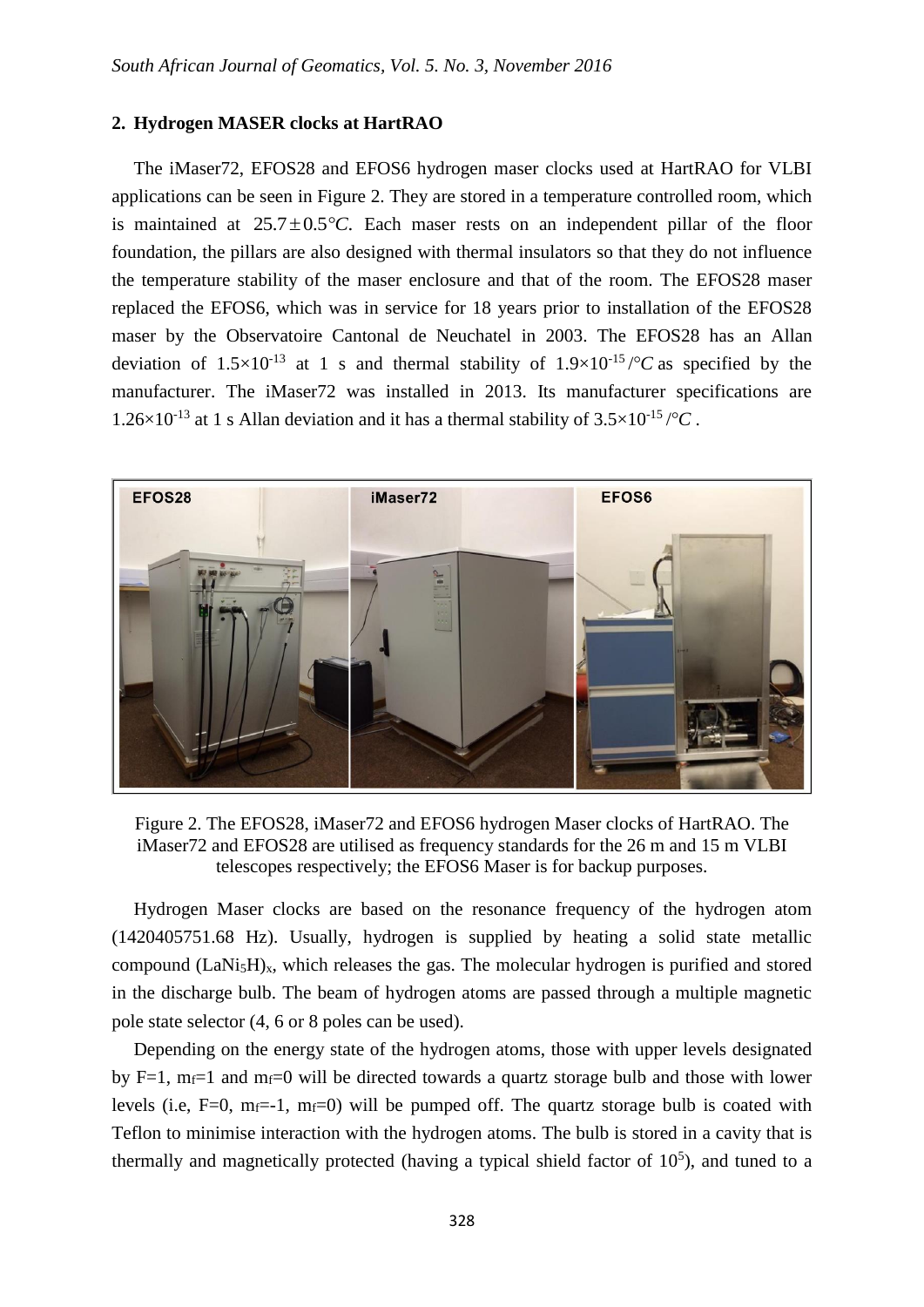frequency of 1420 GHz which is related to the upper energy levels of the hydrogen atoms (Vessot, 2005). Atoms in the storage bulb continuously interact and during this process, they lose energy and translate from upper level to lower level state. The photons that are released cause other upper-level atoms to lose energy as well. This results in a self-sustaining microwave field in the bulb. The low maser signal (about  $10^{-13}$  W) generated in the cavity is amplified and locked to a resonance frequency of the hydrogen atom and is utilised to generate a one pulse per second (1 PPS) and a standard frequency signal (typically 5 or 10 MHz) by the frequency synthesiser system. More information can be found in Lombardi (2002); Mizuhiko (2003); Middelberg and Bach (2008); Vessot (2005); where detailed information about hydrogen maser clocks and the factors that affect their performance levels are discussed.

#### **3. Basic principles of the VLBI technique**

The VLBI technique is designed to study extra-galactic and radio sources (quasars). Among other applications, VLBI results are applied in determining EOP values as well as expanding and maintaining the ICRF with high angular resolution. The angular resolution of a single antenna dish can be approximated by

$$
\varepsilon \approx \frac{\lambda}{d},\tag{1}
$$

where  $\lambda$  is the wavelength of a particular radio source and  $d$  is the telescope diameter. To improve the angular resolution, observations can be made through a configuration of a network of antennas that are widely distributed around the world. In this case, the size of the Earth becomes the diameter of one big single antenna dish that can reach an angular resolution of about 1 mas (milli-arcsecond) or better (Seeber 1993, Schuh and Heinkelmann 2010). In the early days of VLBI experiments, the telescopes observing the same source in a network were configured as a Connected Element Interferometer (CEI), where the observing telescopes were connected to a single oscillator by a fibre cable (Edwards *et al*., 1992). This method limits the baseline length. Today, most telescopes are equipped with atomic hydrogen maser clocks to allow for inter-continental baseline lengths to be achieved.

The observation made by two or (more telescopes) is the difference in arrival time (group delay,  $\tau_g$ ) of a planar wave signal ( $s_o$  being the direction of the source) from quasars or an extragalactic radio source received by the two or more antennas separated by a vector *b* (Robertson 1991; [Figure](#page-5-0) 3). The group delay can then be defined by the scalar product of  $s_o$  and *b* divided by the speed of light  $(c)$ ,

$$
\tau_g = \frac{b \times s_o}{c} = (t_1 - t_2). \tag{2}
$$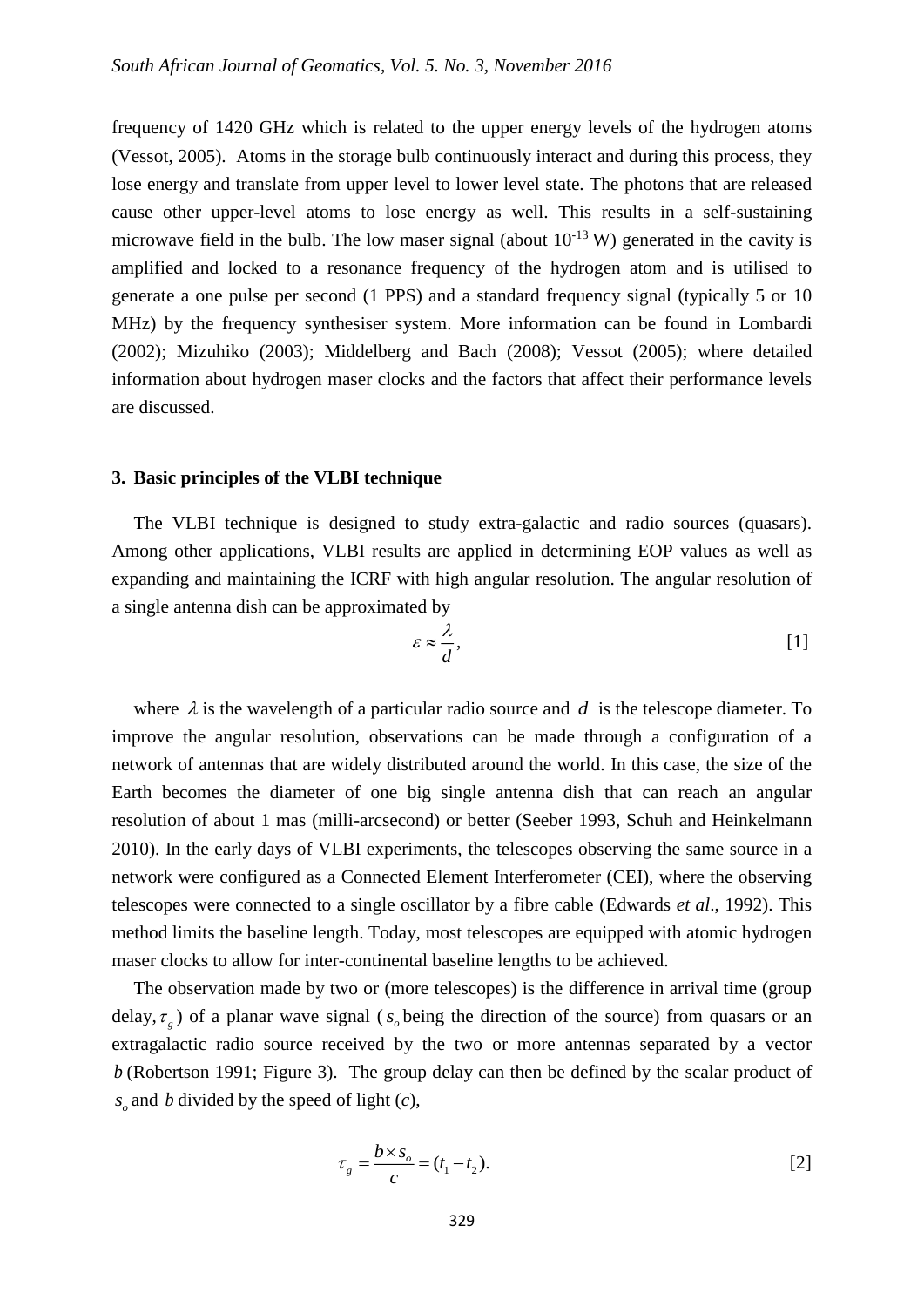

<span id="page-5-0"></span>Figure 3. Basic principles of VLBI technique and measurement method for the clock offset data.

A complete observation equation should include corrections for bias and clock drift, atmospheric refraction, special and relativistic effects, cable delay and diurnal aberration. For more details on VLBI, see Seeber (1993); Schuh and Böhm (2012); Schuh and Behrend (2012). During observations, data are recorded on disc packs if the baselines are large and correlated at a later stage. If the telescopes are close to each other, they can be connected via CEI and data can be transmitted to the correlator almost instantly. In recent years, electronic VLBI (e-VLBI) has been developed to allow data correlation of longer baselines via broadband data transmission and real-time data processing.

Existing VLBI telescopes are being upgraded and new telescopes are being developed through the initiatives of the IVS with the aim of achieving 0.1 mm/yr and 1 mm accuracy in reference frame stability and station position respectively (Petrachenko *et al.,* 2009). The new antennas have been named "VLBI2010 Global Observing System" (VGOS) antennas. HartRAO is currently in the process of building one of the VGOS antennas, this new antenna will improve the observations and strengthen the network in the Southern Hemisphere (Mayer *et al*., 2014). Niell *et al.,* (2005) identified a number of strategies to achieve 1 mm accuracy and one of them is to improve the frequency reference standards that are used at observatories. To achieve 1 mm accuracy, the frequency standard accuracy must reach a stability of few parts in  $10^{-16}$  for averaging times longer than 1 hour. The frequency stability of about  $\pm 5 \times 10^{-13}$  in a 24 hour period is usually required in the current operational requirements (Wei-qun *et al*., 2001).

Moran (1989) explains further the importance of accurate timing systems in geodetic VLBI and astronomy, where the Signal-to-Noise ratio (SNR) received can be written as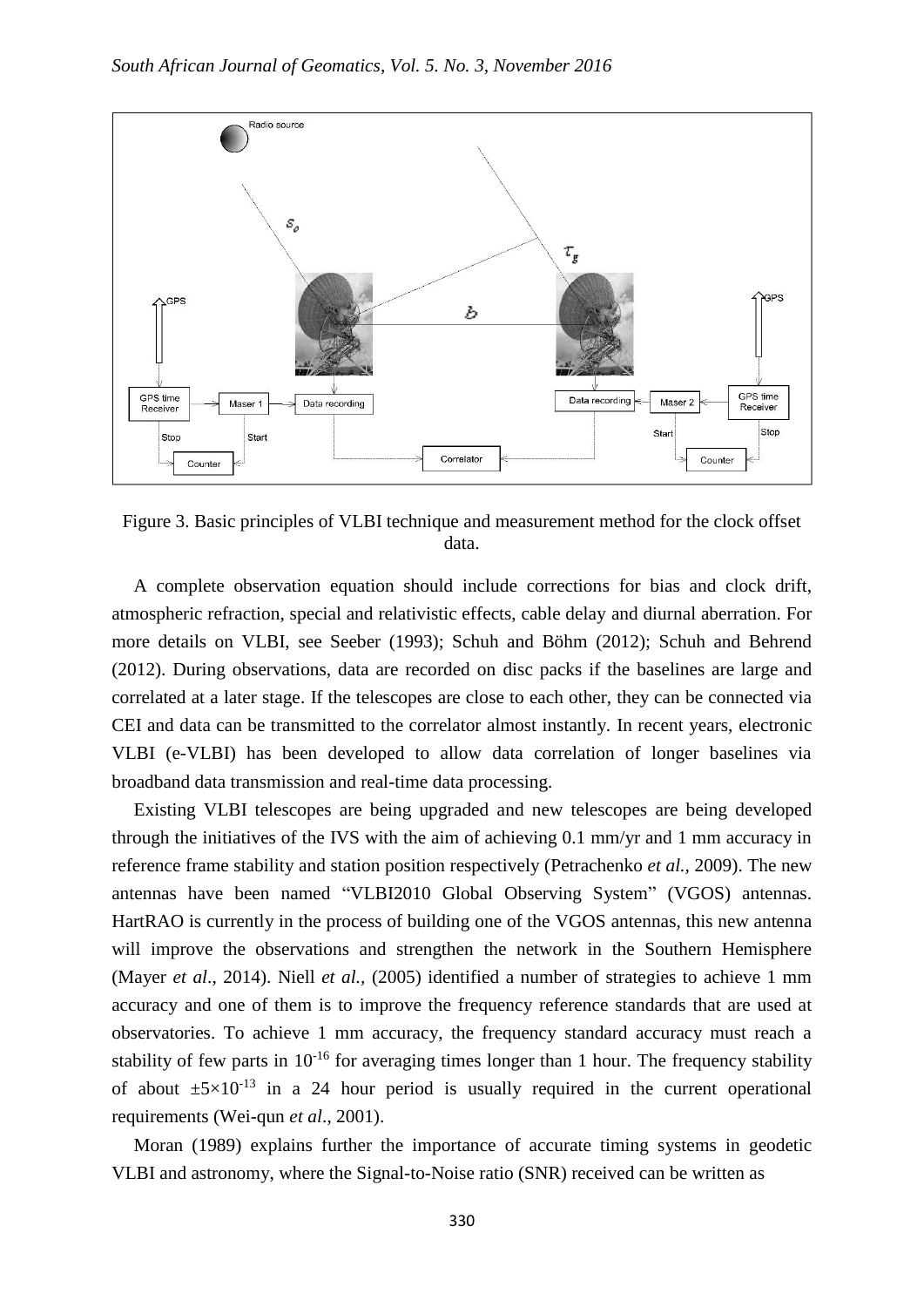$$
SNR = \frac{SA\sqrt{2B\tau_c}}{kT_s}.
$$

In Equation 3, *S* is the source density flux, *A* is the geometric mean of the telescope collecting areas,  $B$  is the bandwidth,  $k$  is Boltzmann's constant,  $T_s$  is the geometric mean of the system temperature of the telescope and  $\tau_c$  is the coherent integration time, which can be estimated by

$$
\omega \times \tau_c \times \sigma_y(T) = 1. \tag{4}
$$

In Equation 4,  $\sigma_y(T)$  is the two-sample Allan variation and  $\omega$  is the local oscillator frequency in radians per second. For example, to achieve a signal coherence for an observation period of 1000 s, if the local oscillator is set to 8.0 GHz, the two observing stations must maintain relative stability of  $\sim 2 \times 10^{-14}$  (Combrinck, 2013). Therefore, it is important for observatories to keep track of their hydrogen maser clock performance and to make sure that the drifts and ageing characteristics are properly understood and corrected to allow accurate measurement during experiments.

# **4. Data and Analysis Strategies**

# **4.1. Long-term data**

Hydrogen maser clocks at VLBI sites require calibration to account for systematic drifts. This requires comparison with an external independent stable timing reference system, which is accomplished through time transfer technique by utilising GNSS technology (Lewandowski et al. 1999). Data from the network of hydrogen maser clocks (U.S Naval Observatory-USNO) are used to update the GNSS satellites with timing information, and then the satellites transmit updated time and navigation messages to the user. The transmitted information is then used to allow local timing systems to be calibrated to the USNO UTC time.

 $\frac{SA\sqrt{2}}{kT}$ <br>  $lux, A$ <br>  $lztmar$ <br>  $\tau_c$  is t<br>  $\tau_c$  is t<br>  $\tau_c$  is t<br>  $\sim \sigma_y(T)$ <br>  $\geq \lambda 1$ <br>  $laxm$ <br>  $laxm$ <br>  $laxm$ <br>  $laxm$ <br>  $laxm$ <br>  $laxm$ <br>  $laxm$ <br>  $laxm$ <br>  $laxm$ <br>  $laxm$ <br>  $laxm$ <br>  $laxm$ <br>  $laxm$ <br>  $laxm$ <br>  $laxm$ <br>  $laxm$ <br>  $laxm$ <br>  $laxm$ <br>  $laxm$ Two hydrogen maser clocks i.e., iMaser72 and EFOS28 are used for the 26 m and 15 m telescopes respectively for geodesy and astronomy observations at HartRAO. The two masers are connected to a GNSS time receiver and high-speed counters are used to measure the offsets between 1 PPS (1 Pulse Per Second) from the Maser clocks and from the GNSS UTC time receivers [\(Figure](#page-5-0) 3). The maser 1 PPS signal is used as the start and the 1 PPS signal from the GNSS receiver is used as the stop signal. The measurements are made by high-speed counter every second but averaged to a 24 hour period, later on, this is to minimise short-term noise in the GNSS due to ionospheric and tropospheric effects and taking into account the orbit period of satellites, which repeats every 24 hours (Lombardi, 2002). Data were collected simultaneously for the two maser clocks for 35 days starting from 04-15-2015 to 05-19-2015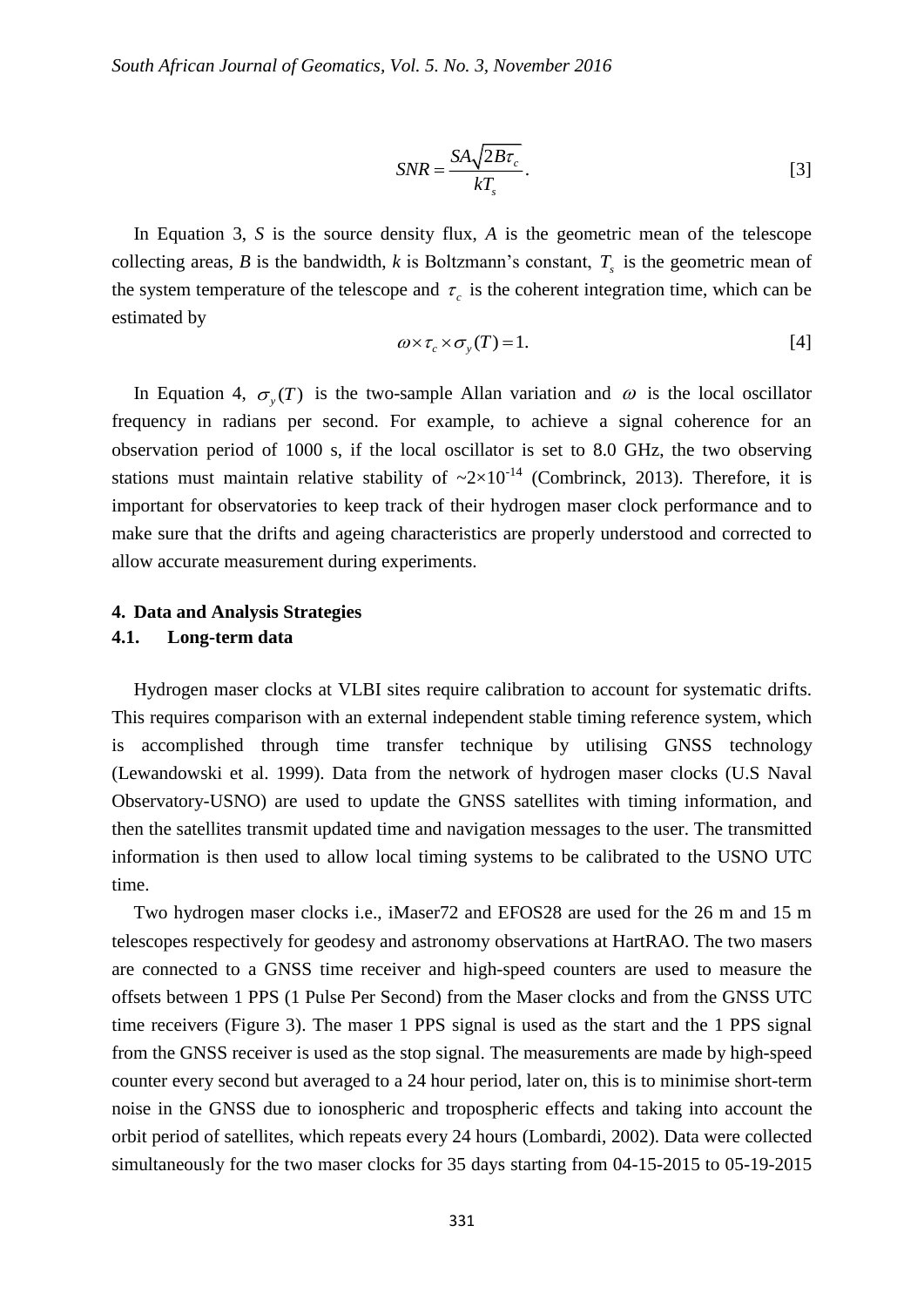period. The data contains daily averaged offset measurements between each maser clock and GPS UTC in  $\mu$ s.

The 24-hour offset data sets were analysed by using a second quadratic trend model given by Levine *et al.,* (1999) as

$$
Y_i = b_o + b_1 x_i + b_2 x_i^2.
$$
 [5]

The coefficients for Equation 5 were determined using a least-squares curve fit in Microsoft Excel. The drift parameters of the clocks were calculated by taking the first derivative of Equation 5 to arrive at Equation 6, where  $\Delta t$  is the range period of the observations. The units are given as microseconds per day (µs/d) for Equation 6. By taking the derivative of Equation 6, ageing parameters of the clocks can be derived in microseconds per day per day  $(\mu s/d/d)$  as given by Equation 7,

$$
drift = b_1 + 2b_2\Delta t,\tag{6}
$$

$$
A \text{geing} = 2b_2. \tag{7}
$$

The EFOS28 MASER clocks can be adjusted by using Equation 8, where  $f<sub>H</sub>$  is the Hydrogen MASER frequency (1402405751.6893 Hz),  $\pm \Delta f$  is the fractional frequency error (calculated by dividing the drift by the number of seconds in a day) and this value can be positive or negative depending on the behaviour of the MASER, and  $f_{synth}$  (this is the last value obtained when correcting the maser, in this case, we use the initial value of 5751.68267),

$$
f_{adj}(EFOS28) = f_{synth} - \Delta f \times f_H.
$$
 [8]

The iMaser72 clock is adjusted by using Equation 8, where the fractional frequency error is either added or subtracted in the Direct Digital Synthesizer (DDS) value, (in this case, the initial DDS value for the iMaser72 is 1420405750.291886) and the maser software will carry out further computations to adjust the output frequency of the maser and determine the new DDS value based on the input  $\pm \Delta f$ ,

$$
f_{adj}(iMASER72) = \pm \Delta f. \tag{9}
$$

It is important to note that the adjustment procedure for different maser clocks will be different depending on the design and the manufacturer.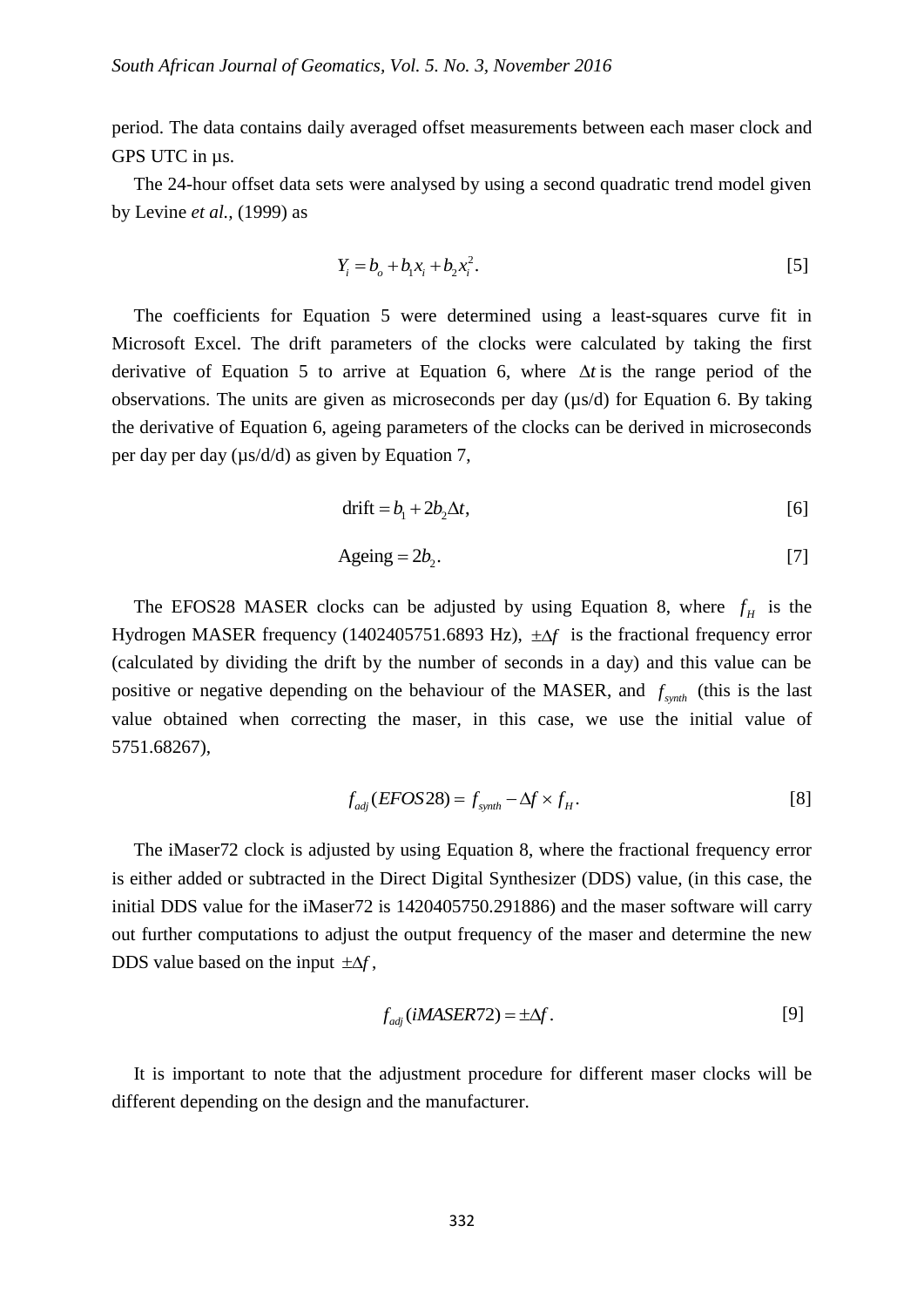# **4.2. Short-term data**

The short-term stability variations were analysed using a frequency comparator (VCH-314). The three oscillators, two-channel model (Chernyshev *et al*., 2012) was used to measure frequency instabilities of the iMaser72, EFOS28 and EFOS6 masers simultaneously. The EFOS6 maser was used as a reference for the other two maser clocks. This particular setup reduces systematic errors due to instabilities of the reference clock and comparator (Groslambert *et al*., 1981). Two 5 MHz signals from iMaser72 and EFOS28 are connected to two identical frequency comparators as *fy1* and *fy2* respectively. The reference signal of 5 MHz is connected to a signal splitter to produce two identical signals that are then connected to the frequency comparators as *fx*.

The experiment was set to measure frequency phase differences of the signals for the time period of 100 s with an averaging number of 10. Measurements were sampled at 10 nanoseconds resolution, maximum frequency difference and variance is set at  $1\times10^{-08}$  as a limiting factor to exclude noise in the data. The Time Instance Meter (TIM) module of the frequency comparator produces two sets of phase measurements (1) as direct measurement  $f_y$ *i*,  $f_y$ <sup>2</sup>, *and*  $f_x$ ; (2) as  $f_y$ / $_x$ , *and*  $f_y$ 2 $_x$ , which are calculated as

$$
f_{y1x}[Hz] = 1 + \frac{k(f_{y1} - f_x)}{f_x}, f_{y2x}[Hz] = 1 + \frac{k(f_{y2} - f_x)}{f_x},
$$
\n[10]

where  $k(1\times10^6)$  is the multiplicative factor for the frequency noise.

#### **5. Results and Discussion**

The results for the two MASER clocks are plotted in [Figure](#page-9-0) 4, and the derived parameters from the long-term data are summarised in [Table 1.](#page-10-0) The raw data for the EFOS28 maser and the iMaser72 maser have a range of 0.1163 µs and 0.1945 µs respectively. In general, both maser clocks indicate smooth offset data with small fluctuations. This might be due to noise in the GNSS signal, maser instrumentation and thermal variations among other things that result in fluctuation as explained in Allan and Weiss (1980) and Dach *et al*., (2002). The second quadratic trend model Equation 5, gives a very good coefficient of determination  $(R<sup>2</sup>)$ of 0.9958 for iMaser72 and it yielded  $R^2$  value of 0.9768 for EFOS25 maser clock. The coefficients of the trend models are given in [Table 1.](#page-10-0) Standard errors and F values for the two masers are all very small and statistically significant, indicating good performance of the trend models.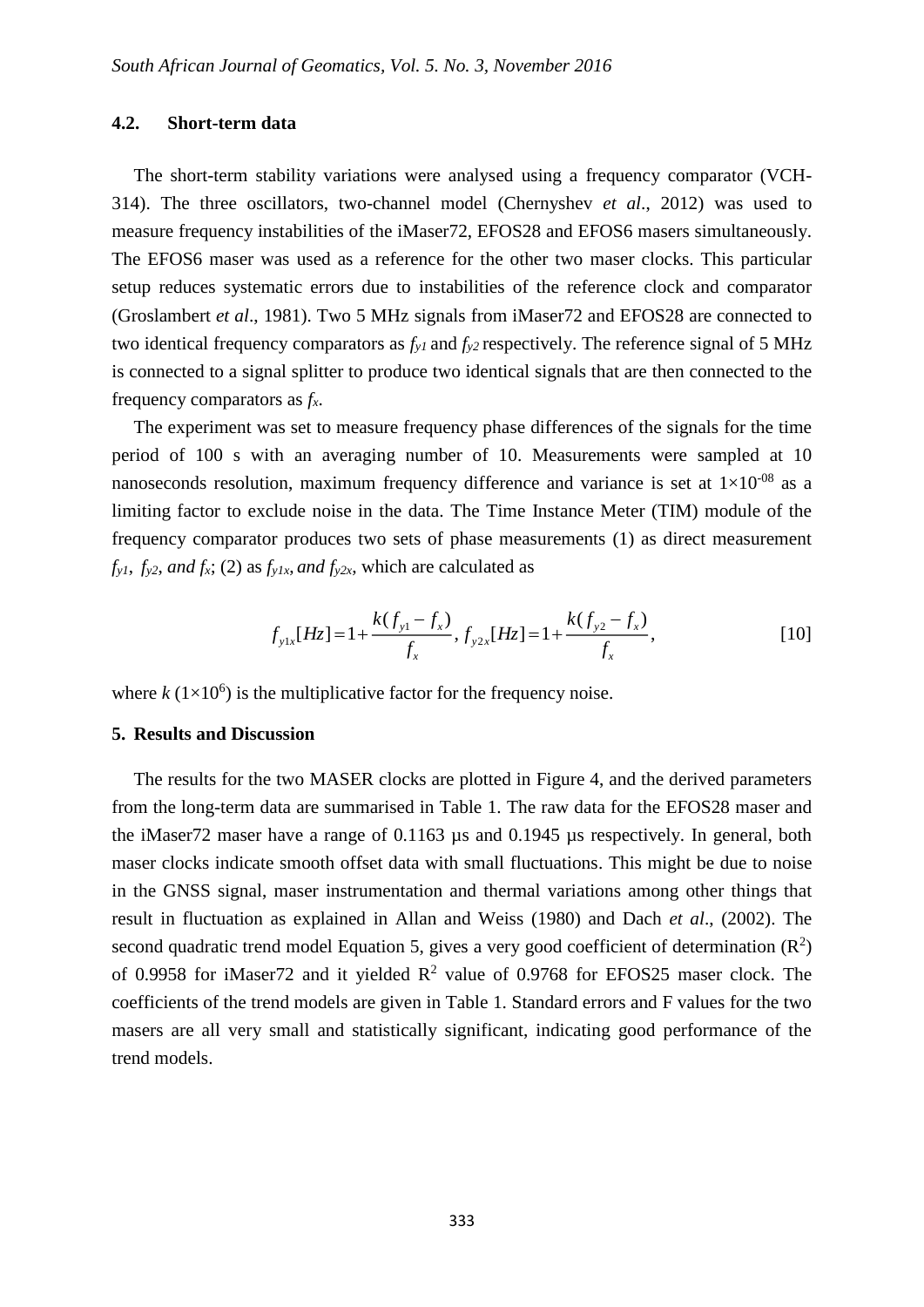

<span id="page-9-0"></span>Figure 4. Time offset data for the EFOS28 and iMaser72 masers (top) and their least-squares residuals (bottom), (*the units of the data in all the plots are in µs*).

The residual plots in [Figure](#page-9-0) 4 indicate parameters that are not modelled. The standard deviation of the iMaser72 and EFOS28 residuals are 0.0053 and 0.0060 µs, respectively with a clear pattern. This pattern could be related to a number of factors which are (1) local environment where maser clocks are stored, especially thermal variations. The microwave cavity of the maser is very sensitive to shock-vibrations, atmospheric pressure, DC magnetic field and temperature fluctuations. A change of  $1^{\circ}C$  of the microwave cavity can results in frequency change of about  $3.5 \times 10^{-15}$  and this will result in fluctuation of the output frequency (Goujon *et al.,* 2010). Hence it is important to keep the storage room at a constant temperature to minimise frequency fluctuations. (3) Radio signals transmitted by the GPS satellites to the receiving station are adversely affected by ionospheric delay (Allan and Weiss, 1980), tropospheric delay (Böhm *et al.,* 2015), multipath and satellite clock errors. A good example to illustrate the effect of ionospheric effect on GPS applications (in this case, timing applications) is given by Allan and Weiss (1980), they estimated that a Total Electron Content of about  $10^{18}$  electrons per metre squared will result in a delay of about 54 ns at low latitude at 1.575 GHz C/A carrier frequency. This value can exceed 100 ns during periods of solar maximum. All these factors contribute towards the pattern that is evident on the residual plots.

Based on the observational data period used in this study, the calculated parameters indicate that both masers have similar performance. The fractional frequency errors are  $-8.6554\times10^{-14}$  and  $7.9063\times10^{-14}$  for the EFOS28 and iMaser72 maser respectively. An example is given to illustrate a practical use of the method described in section 4. By applying Equation 8, a value of 5751.686454 Hz must be applied to the EFOS28 maser to correct for the drift. The iMaser72 maser can be corrected by applying a value of  $\Delta f$  directly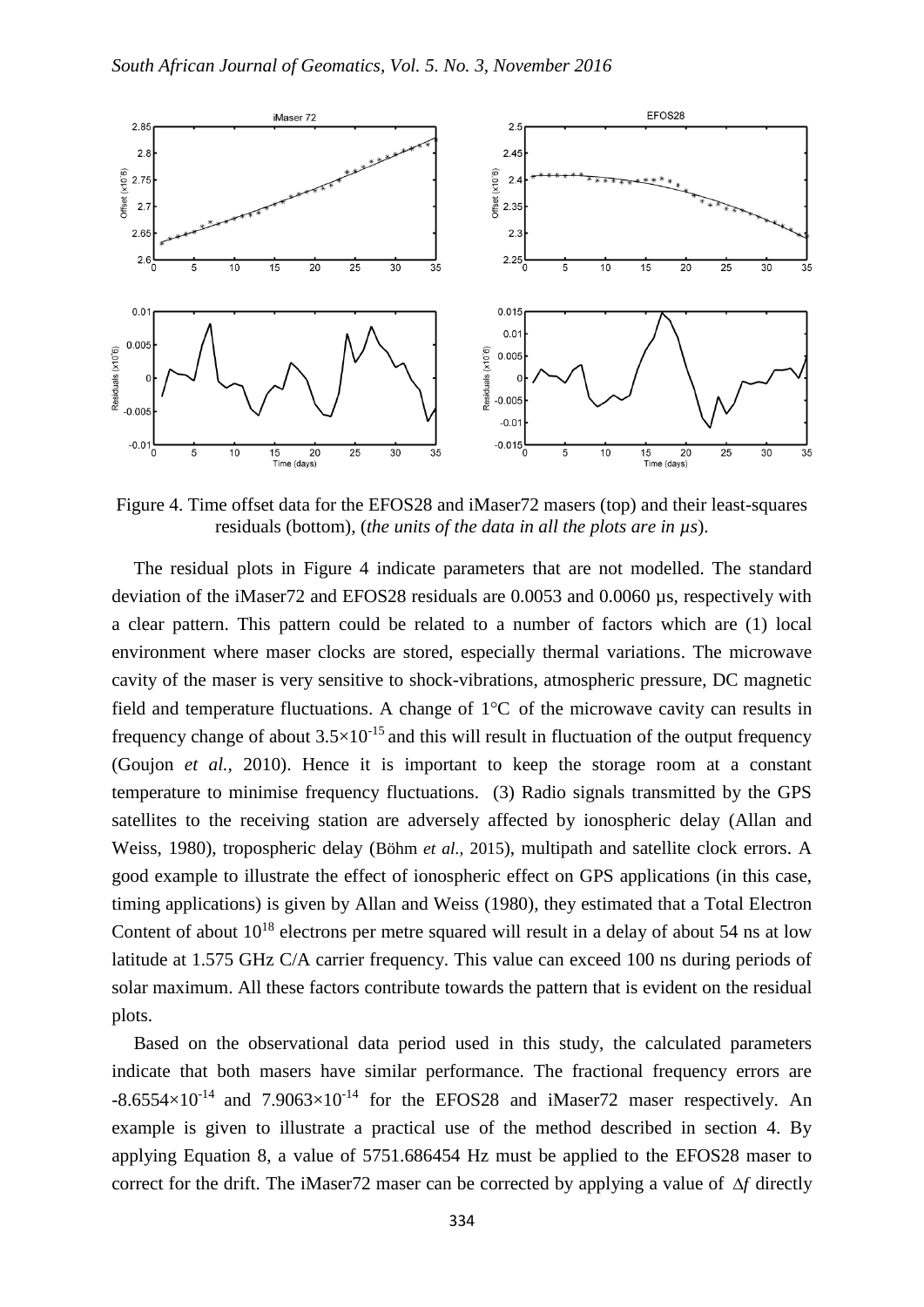to the maser. If  $\Delta f$  is positive, a negative value of  $\Delta f$  must be applied to turn the clock around and the opposite applies. Note that these masers are corrected differently because they were manufactured by different companies. Differences in drift rates can be attributed to many factors, such as different oscillator properties that are used to generate the 5 MHz reference signal, thermal variations, supplied voltage fluctuations, crystal structure and impurities of the OCXO crystal or external factors that are discussed above (Prestage *et al.,* 1995; Walsworth *et al.,* 1990).

| <b>Statistical Parameters</b>      | <b>EFOS28 (15 m)</b>                | iMaser72 (26 m)                    |
|------------------------------------|-------------------------------------|------------------------------------|
| R Square                           | 0.9768                              | 0.9958                             |
| Standard Error $(\mu s)$           | 0.0059                              | 0.0039                             |
| y-Intercept                        | $2.4062 \pm 0.0032$                 | $2.6289 \pm 0.0021$                |
| b <sub>1</sub>                     | $0.0011 \pm 0.0004$                 | $0.00457 \pm 2.724 \times 10^{-4}$ |
| b <sub>2</sub>                     | $-0.0001 \pm 1.1013 \times 10^{-5}$ | $3.3227 \pm 7.339 \times 10^{-6}$  |
| Significance F-values              | $7.28\times10^{-27}$                | $8.98\times10^{-39}$               |
| <b>Calculated clock parameters</b> |                                     |                                    |
| Drift $(s/d)$                      | $-7.4783\times10^{-9}$              | $6.8310\times10^{-9}$              |
| Ageing $(s/d/d)$                   | $-2.5096\times10^{-10}$             | $6.6456\times10^{-11}$             |
| <b>Fractional Frequency Error</b>  | $-8.6554\times10^{-14}$             | $7.9063\times10^{-14}$             |

<span id="page-10-0"></span>Table 1**.** Statistical and clock parameters as determined through least squares.

The individual short-term performances of the three maser clocks are depicted in [Figure](#page-11-0) 5, where the iMaser72 has better performance over 1 s compared to the EFOS28 and EFOS6. Between 2 and 50 s, the reference signal (EFOS6) seems to have better performance while other clocks have similar performance within this range. The derived fractional frequency error values [\(Table 1\)](#page-10-0), are in good agreement with the short-term results.

In general, both masers perform at an expected level required for radio astronomy and geodetic VLBI applications. The highly accurate timing systems contribute towards VLBI system integrity and the accuracy of the observations (whereas factors such as mechanical errors, axis offset deformations due to temperature variations, etc. adversely affect system integrity) (Combrinck and Merry 1997). Hence, it is important for the observatories to keep track of their local timing systems to ensure that accurate observations are made.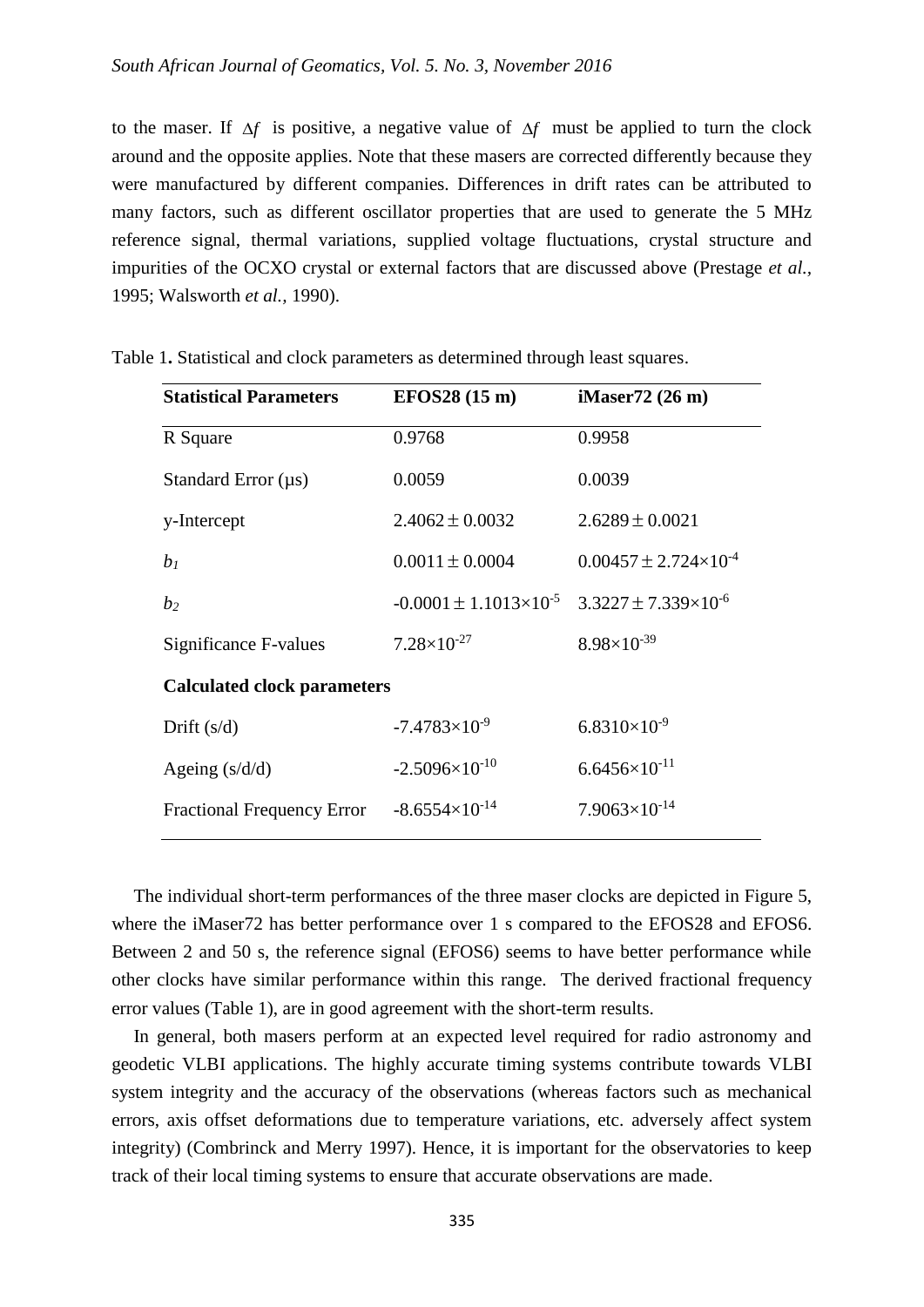

<span id="page-11-0"></span>Figure 5. Individual frequency relative variance performance of each hydrogen maser clock.

# **6. Conclusion**

The least-squares technique was used in this study to derive hydrogen maser clock parameters, enabling the management of maser clocks at HartRAO to function within predefined limits for VLBI applications. Small deviations that became apparent in the residuals require further investigations to determine the relationship between unmodeled components in the GNSS signal, which might be related to ionospheric or tropospheric effects. This could lead to the removal of the unexplained trend in the residuals. It was demonstrated that the two maser clocks currently used at HartRAO can maintain a relative stability of better than a picosecond  $(10^{-12})$ , which is important to geodetic VLBI and radio astronomy applications and our results compare favourably with the specifications by the manufacturers.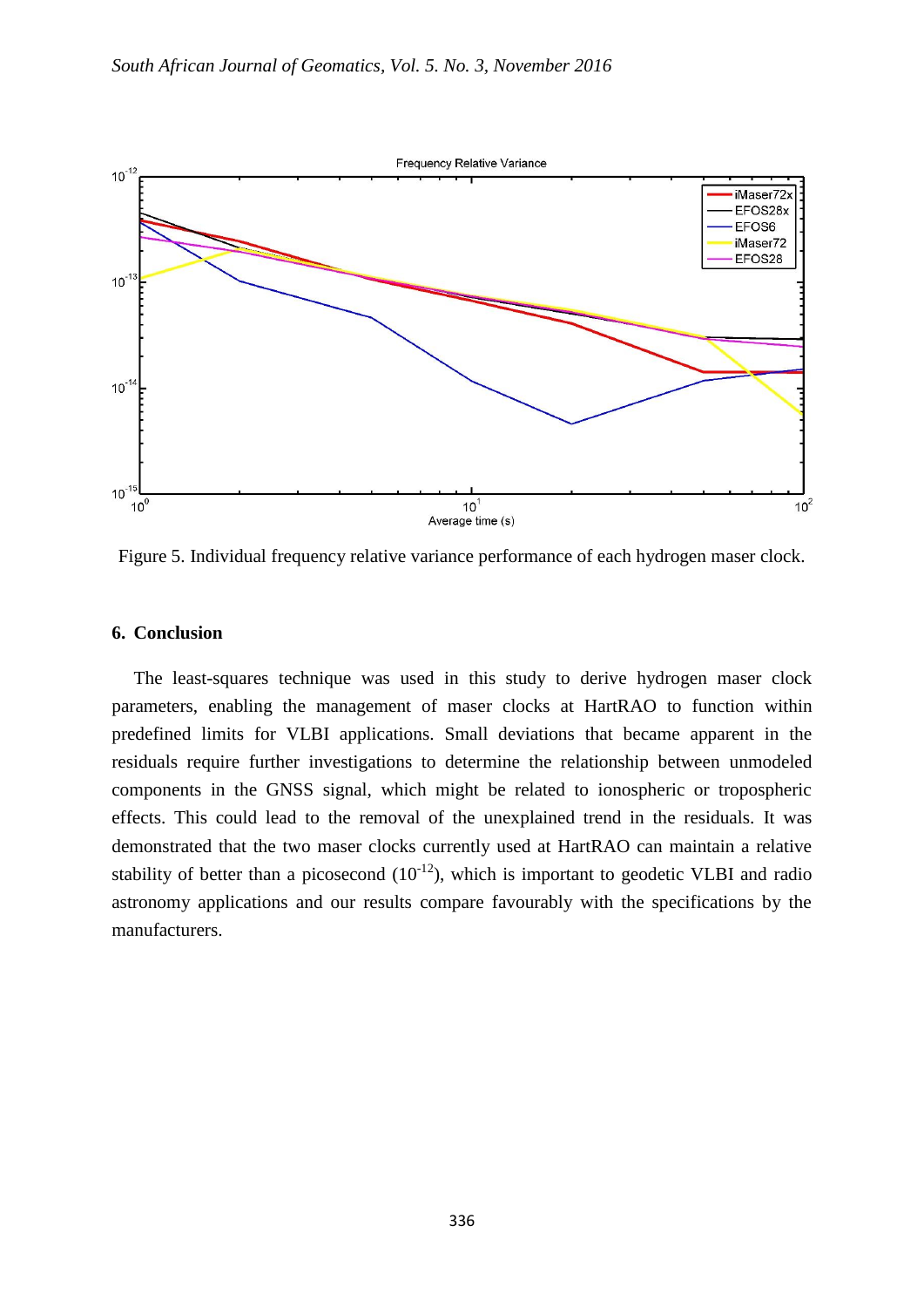# **7. Acknowledgements**

This research was financially supported by the National Research Foundation (NRF), the University of Pretoria and the Department of Science and Technology (DST). The authors would also like to thank the VLBI team at HartRAO for providing the data used in this study.

## **8. References**

- Allan DW 1987, 'Time and Frequency (Time-Domain) Characterization, Estimation, and Prediction of Precision Clocks and Oscillators', *IEEE Transactions on Ultrasonics, Ferroelectrics, and Frequency Control*, vol. UFFC-34, no. 6, pp. 647-654.
- Allan DW & Weiss MA 1980, 'Accurate time and frequency transfer during common-view of a GPS satellite', *Proc. 43th Ann. Frequency Control Symposium*, USAEADCOM, Ft. Monmouth, NJ 07703, National Bureau of Standards Boulder, Colorado, pp. 334-346.
- Böhm J, Möller G, Schindelegger M, Pain G & Weber R 2015, 'Development of an improved empirical model for slant delays in the troposphere (GPT2w) ', *GPS Solutions,* vol. 19, no. 3, pp. 433-441, doi: 10.1007/s10291-014-0403-7.
- Combrinck L 2013, 'General Relativity and Space Geodesy', in Xu G (eds.), *Sciences of Geodesy-II: Innovation and Future Developments*. Spriger-Verlag, Berlin, pp. 53-95.
- Combrinck L 2009, 'The MOBLAS-6 Satellite Laser Ranging Station at Hartebeesthoek, South Africa; Technology and Data Application', in Proceedings of the IEEE International Geoscience & Remote Sensing Symposium, Earth observation, origins to applications, Cape Town, July 2009, pp. 161-164.
- Combrinck WL & Merry CL 1997, 'Very Long Baseline Interferometry antenna axis offset and intersections determination using GPS'. *Journal Geophysical Research*, vol. 102, no. B11, pp. 24, 741-24, 743.
- Combrinck L 2014, 'Space geodesy, VLBI and the fourth pillar of geodesy; spacetime curvature', 8th IVS General Meeting "VGOS: The New VLBI Network" Shanghai (China), 2-7 March 2014, Shanghai, China.
- Ciufolini I 1990, 'General relativistic measurements with satellite laser ranging, lunar laser ranging and very long baseline interferometry', *Kluwer Academic Publishers*, vol. 13, no. 1, pp. 67-78.
- Chernyshev IN, Belyaev AA & Mishagin KG 2012, 'Error in measurement of frequency instability by method of three oscillators', *Measurements Techniques*, vol. 55(7), pp. 792-799.
- Dach R, Schilknecht T, Springer T, Dudle G & Prost L 2002, 'Continuous Time Transfer Using GPS Carrier Phase', *IEEE transactions on ultrasonics, ferroelectrics, and frequency control*, vol. 49(1), pp. 1480-1490.
- Donley EA, Heavner TP, Tataw MO, Levi F & Jefferts SR 2004, 'Progress Towards the Second-Generation Atomic Fountain Clock at NIST', Proceedings of the 2004 IEEE International Frequency Control Symposium and Exposition. Doi: 10.1109/FREQUATION2004.1573617.
- Edwards C, Rogstad D, Fort D, White L & Lijima B 1992, 'The Golden Real-Time Connected Element Interferometer', TDA Progress Report, pp. 42 -110.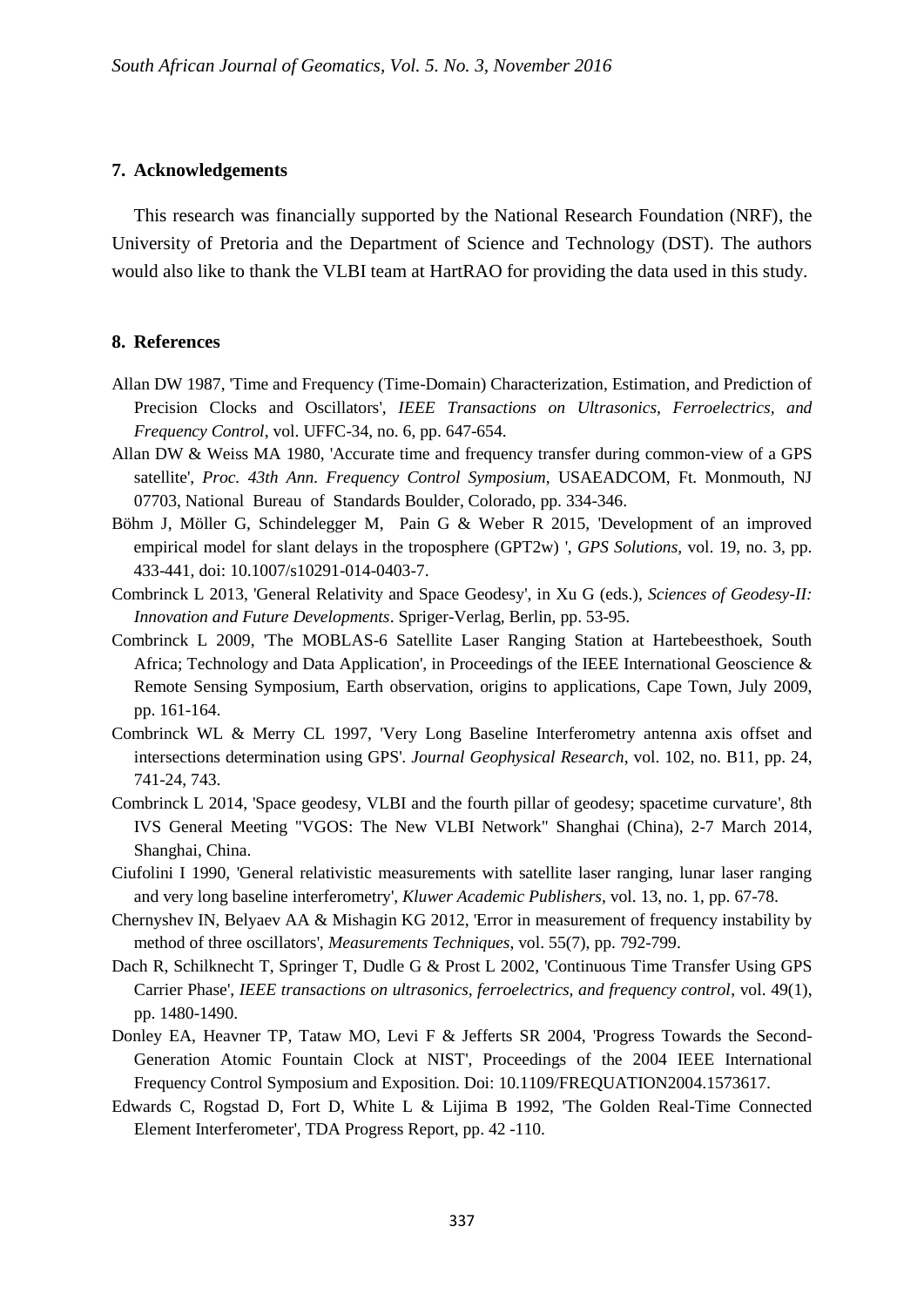- Ely T, Seubert J & Bell J 2014, 'Advancing Navigation, Timing, and Science with the Deep Space Atomic Clock', SpaceOps 2014 13th International Conference on Space Operations, Pasadena, CA, American Institute of Aeronautics and Astronautics, May 2014.
- Goujon D, Rochat P, Mosset P, Boving D, Perri A, Rochat J, Ramanan N, Simonet D, Vernez X & Froidevaux S 2010, *Development of the space active hydrogen maser for the aces mission*, In EFTF-2010 24<sup>th</sup> European frequency and time forum. Institute of Electrical and Electronics Engineers, pp. 1–6.
- Groslambert J, Fest D, Oliver M & Gagnepain JJ 1981, 'Characterization of Frequency Fluctuations by Cross correlations and by Using Three or More Oscillators', Thirty Fifth Annual Frequency Control Symposium, Usaeradcom, Ft. Monmouth, NJ 07703, May 1981, Doi: 10.1109/FREQUATION1981.200512.
- Levine DM, Berenson ML & Stephan D 1999, 'Statistics for Managers Using Microsoft Excel', Prentice-Hall, New Jersey.
- Levine MW & Vessot RFC 1970, 'Hydrogen-Maser Time and Frequency Standard at Agassiz Observatory', *Radio Science*, vol. 5, no. 10, pp. 1287-1292.
- Lewandowski W, Azoubib J & Klepczynski WJ 1999, 'GPS: Primary Tool for Time Transfer', *Proceedings of the IEEE*, vol. 87, no. 1.
- Lemke ND, Ludlow AD, Barber ZW, Fortier TM, Diddams SA, Jiang Y, Jefferts SR, Heavner TP, Parker TE & Oates CW 2009, 'Spin-1/2 Optical Lattice Clock', PRL, 103, 063001. doi: 10.1103/PhysRevLett.103.063001.
- Lombardi MA 2002, 'Chapter 17: Fundamentals of time and frequency', in Bishop RH (eds.), The Mechatronics Handbook, CRC Press.
- Mayer D, Böhm J, Combrinck L, Botai J & Böhm S 2014, 'Importance of the Hartebeesthoek Radio Astronomy Observatory for the VLBI network', Acta Geodaetica et Geophysica, vol. 49,no. 3, pp. 313-325, doi:10.1007/s40328-014-0063-7.
- Mizuhiko H 2003, 'Atomic Frequency Standards: Basic Physics in the Atomic Frequency Standards', *Journal of the National Institute of Information and Communications Technology*, vol. 50, no. 1/2.
- Middelberg E & Bach U 2008, 'High resolution radio astronomy using very long baseline interferometry', *Reports on Progress in Physics*, vol. 71, no. 6, doi:10.1088/0034- 4885/71/6/066901.
- Moran J 1989, 'Introduction to VLBI', in Felli M and Spencer RE (eds.), Very long baseline interferometry, techniques and applications. Kluwer Academic Publishers, Dordrecht, pp: 27–45
- Niell A, Whitney A, Petrachenko B, Schlüter W, Vandenberg N, Hase H, Koyama Y, Ma C, Schuh H & Tuccari G 2005, 'VLBI2010: Current and Future Requirements for Geodetic VLBI Systems. Report of Working Group 3 to the IVS Directing Board, Technical report, viewed 12 June 2015, <ftp://152.74.113.3/radiotelescopio/IVS\_WG3report.pdf>.
- Petrachenko B, Niell A, Behrend D, Corey B, Böhm J, Charlot P, Collioud A, Gipson J, Haas R, Hobiger T, Koyama Y, MacMillan D, Malkin Z, Nilsson T, Pany A, Tuccari G, Whitney A & Wresnik J 2009, 'Design aspects of the VLBI2010 system', Progress report of the IVS VLB I2010 committee, Technical report, viewed 02 September 2015, <http://adsabs.harvard.edu/ abs/ 2009vlbi.rept....1P>.
- Plag H-P, Altamimi Z, Bettadpur S, Beutler G, Beyerle G, Cazenve A, Crossley D, Donnellan A, Forsberg R, Gross R, Hinderer J, Komjathy A, Ma C, Mannucci AJ, Noll C, Nothnagel A, Pavlis EC, Pearlman M, Poli P, Schreiber K, Senior K, Woodworth PL, Zerbini S & Zuffada C 2009, 'The goals, achievements, and tools of modern geodesy'. In: Plag HP & Pearlman M (eds.), *Global*